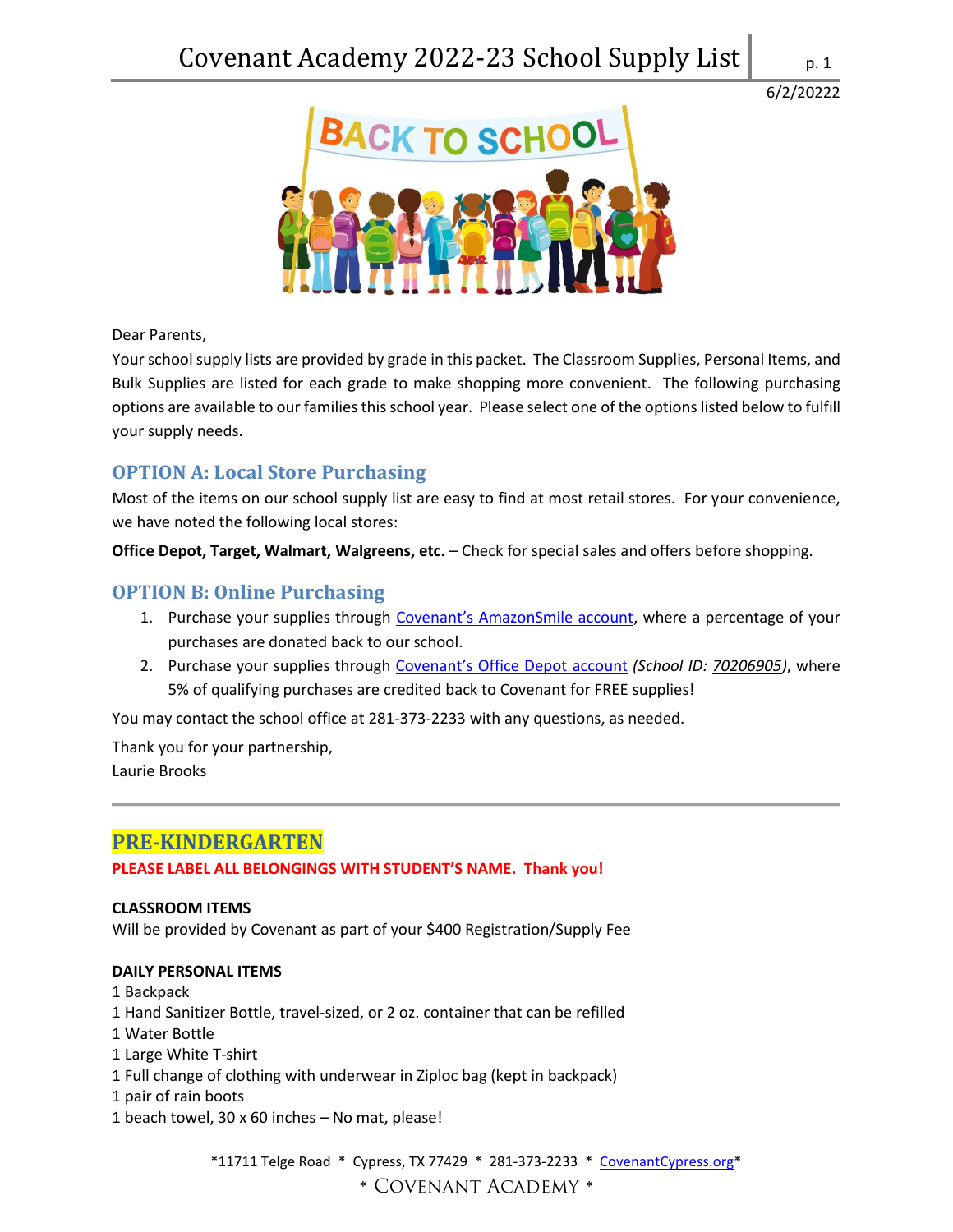# **KINDERGARTEN**

## **PLEASE LABEL ALL FOLDERS & JOURNALS WITH STUDENT'S NAME. Thank you!**

### **CLASSROOM ITEMS: NO Pencil box, please.**

- 1 Box Crayola Crayons (16 CT) *\*not jumbo*
- 2 Elmer's Glue Sticks, Washable, Purple, Dries Clear, .77 oz.
- 1 pkg EXPO Dry Erase Fine Point markers, BLACK (4 CT, *NOT ultra-fine*)
- 1 Mead K-2 Classroom Primary Composition, with Red Baseline (72900-100 CT, NO picture box at top)
- 1 Mead K-2 Classroom Primary Journal, Creative Story Tablet (09554-100 CT)
- 2 Plastic 2 Pocket Folders w/ brads (1 each in red and green)
- 1 pkg construction paper, 12" x 18", 10 assorted colors (50 CT)

## **ART KIT: Kept in classroom**

- 1 Elmer's Glue Stick, Washable, .77 oz.
- 1 set Crayola Markers, washable, thick/broad tip (10 CT)
- 1 set Pentel Oil Pastels (16 CT)
- 1 set Prang or Crayola Oval Watercolor Paint Set (8 Color)

## **MUSIC**

1 Plastic 2 Pocket Folder (w/ or w/o brads), Black only

#### **MISCELLANEOUS BULK SUPPLIES**

2 Boxes Facial Tissue (200 CT) 2 Individually wrapped Paper Towels, Roll, 2 Ply (85 Sheets) 4 Tubs Baby Wipes, unscented (56 CT) 1 Box Ziploc storage bags, grip 'n seal, quart size (24 CT)

#### **DAILY PERSONAL ITEMS**

1 Large Backpack *(Due to space limitations, rolling backpacks are not permitted for K-6 students.)* 1 Hand Sanitizer Bottle, travel-sized, or 2 oz. container that can be refilled 1 Water Bottle w/ sports top/locking lid 1 Oversized White T-shirt 1 pair of rain boots 1 beach towel, 30 x 60 inches, maximum – No mat, please!

#### **AT HOME ITEM**

Phonograms by SEI App (Spalding Education International)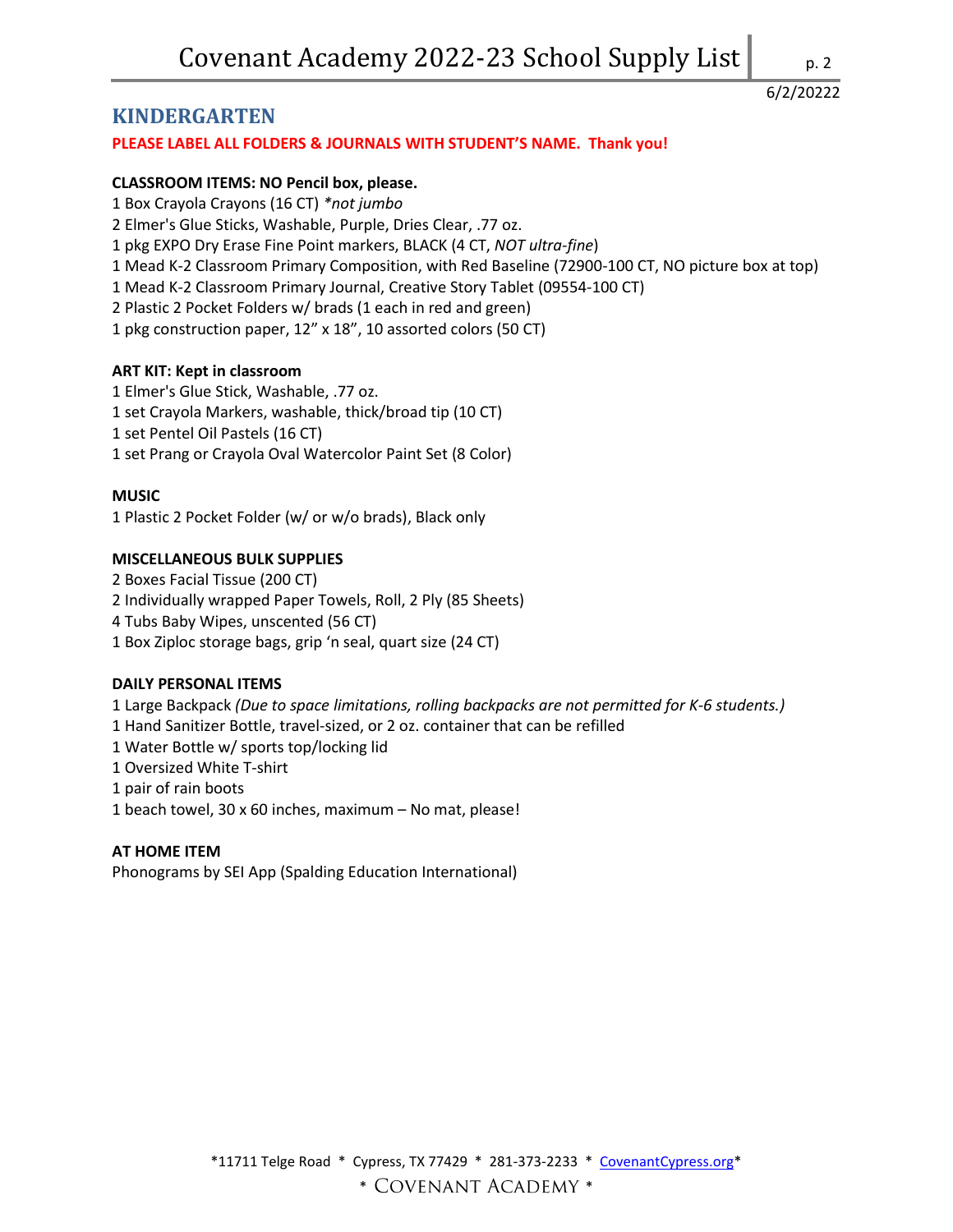# **FIRST GRADE**

# **PLEASE LABEL ALL FOLDERS & JOURNALS WITH STUDENT'S NAME. Thank you!**

# **CLASSROOM ITEMS: NO Pencil box, please.**

2 Boxes of #2 Pencils, Dixon Ticonderoga Wood-cased (12 CT) 1 White Pentel Eraser 1 Fiskars 5-Inch Kid's Scissors (round tip) 2 Box Crayola Crayons (24 CT) 2 Box Crayola Colored Pencils (12 CT) 1 pkgs EXPO Fine Point Dry Erase marker, black (4 CT, *NOT ultra-fine*) 1 Mead K-2 Classroom Primary Journal, with Red Baseline (72900-100 CT, NO picture box at top) 4 Plastic 2 Pocket Folders w/ brads (1 each in red, green, blue, orange) 1 pkg Manila paper, 12" x 18" (50 CT) 3 Elmer's Glue Sticks, Washable, .77 oz.

## **ART KIT: Kept in classroom**

1 Elmer's Glue Stick, Washable, .77 oz. 1 set Crayola Markers, washable, thick/broad tip (10 CT) 1 set Pentel Oil Pastels (16 CT) 1 set Prang or Crayola Oval Watercolor Paint Set (8 Color)

## **MUSIC**

1 Plastic 2 Pocket Folder (w/ or w/o brads), Black only

### **MISCELLANEOUS BULK SUPPLIES**

2 Boxes Facial Tissue (200 CT) 2 Individually wrapped Paper Towels, Roll, 2 Ply (85 Sheets) 4 Tubs Baby Wipes, unscented (56 CT)

#### **DAILY PERSONAL ITEMS**

1 Large Backpack *(Due to space limitations, rolling backpacks are not permitted for K-6 students.)* 1 Hand Sanitizer Bottle, travel-sized, or 2 oz. container that can be refilled 1 Water Bottle w/ sports top/locking lid 1 pair of rain boots

#### **AT HOME ITEM**

Phonograms by SEI App (Spalding Education International)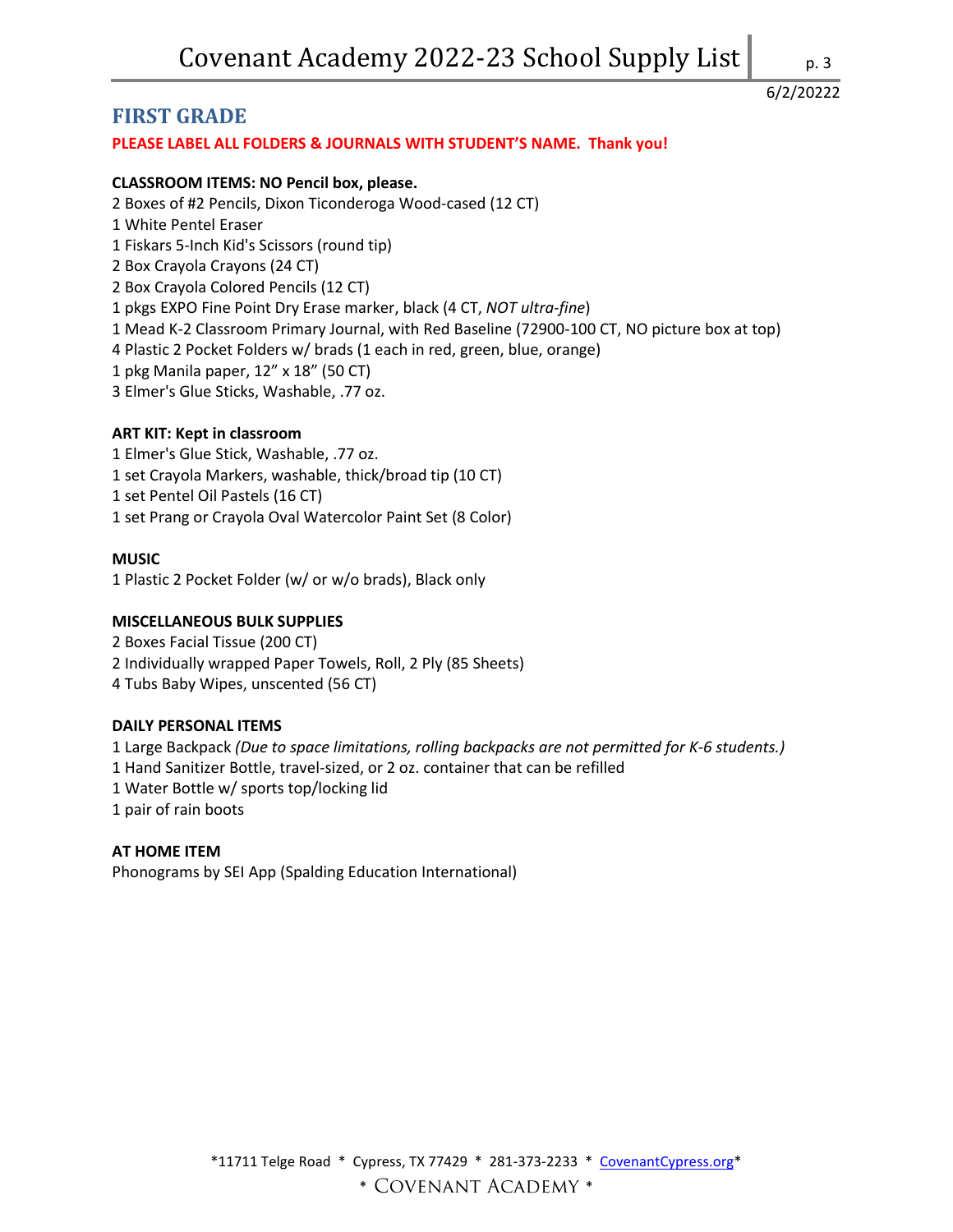# **2ND GRADE**

#### **PLEASE LABEL ALL FOLDERS & JOURNALS WITH STUDENT'S NAME. Thank you!**

#### **CLASSROOM ITEMS: NO Pencil box, please.**

- 1 Box of #2 Pencils, Dixon Ticonderoga Woodcased (12 CT)
- 1 Handheld Pencil Sharpener (with compartment to catch shavings)
- 2 White Pentel Eraser
- 2 Red marking pencils with erasers
- 1 Fiskars 5-Inch Kid's Scissors (round tip)
- 1 Box Crayola Crayons (16 CT, not washable)
- 1 Box Crayola Colored Pencils (24 CT)
- 1 Highlighter, yellow
- 1 pkg EXPO Fine Point Dry Erase Fine Point markers, black (4 CT, *NOT ultra-fine*)
- 1 pkg EXPO Fine Point Dry Erase markers, assorted (4 CT, *NOT ultra-fine*)
- 4 Elmer's Glue Stick, Washable, Purple, Dries Clear, .77 oz.
- 1 bottle Elmer's Washable No-Run School Glue, 4 oz.
- 1 Mead K-2 Classroom Primary Journal, with Red Baseline (72900-100 CT, NO picture box at top)
- 1 Composition Book, wide-ruled, black (100 sheets)
- 7 Plastic 2 Pocket Folders w/ brads (1 each in red, green, blue, yellow, orange, purple, black)
- 1 1-inch, 3-ring binder, white

#### 50 Page Protectors

1 12-inch clear plastic ruler

#### **ART KIT: Kept in classroom**

1 Elmer's Glue Stick, Washable, .77 oz. 1 set Crayola Markers, washable, thick/broad tip (10 CT) 1 set Pentel Oil Pastels (16 CT) 1 set Prang or Crayola Oval Watercolor Paint Set (8 Color)

## **MUSIC**

1 Plastic 2 Pocket Folder (w/ or w/o brads), Black only

#### **MISCELLANEOUS BULK SUPPLIES**

- 2 Boxes Facial Tissue (200 CT)
- 2 Individually wrapped Paper Towels, Roll, 2 Ply (85 Sheets)
- 2 Tubs Clorox Wipes, Disinfecting, Bleach-Free (75 CT)

#### **DAILY PERSONAL ITEMS**

- 1 English Standard Version Bible (ESV only) Hardback, not study Bible
- 1 Large Backpack *(Due to space limitations, rolling backpacks are not permitted for K-6 students.)*
- 1 Hand Sanitizer Bottle, travel-sized, or 2 oz. container that can be refilled
- 1 Water Bottle w/ sports top/locking lid
- 1 pair of rain boots

#### **AT HOME ITEMS**

Phonograms by SEI App (Spalding Ed.Int'l)

- 1 Set each: addition and subtraction flashcards for home practice
- 2 Sheets of poster board or foam board *(notice will be given with needed)*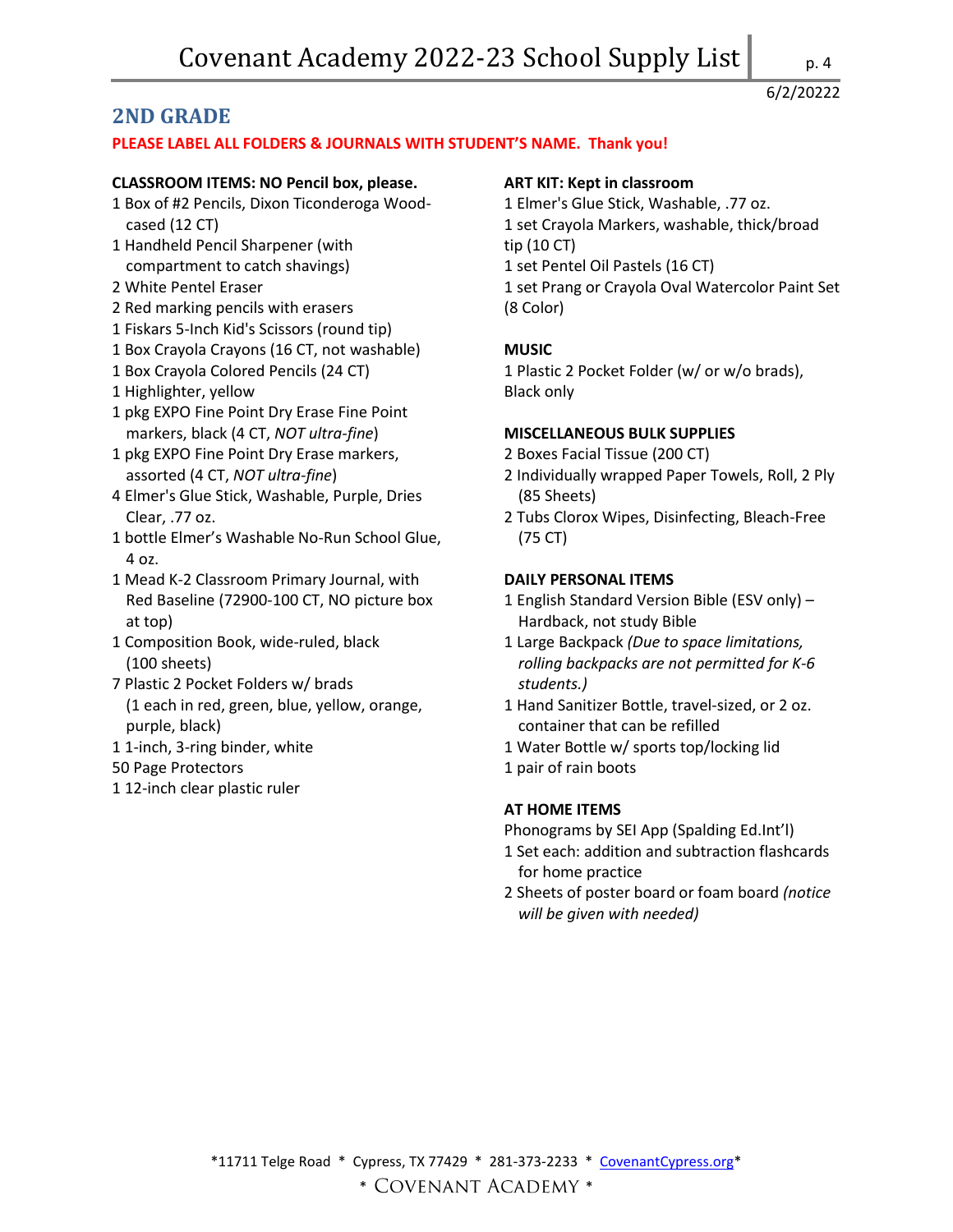# **THIRD GRADE**

## **PLEASE LABEL ALL FOLDERS & JOURNALS WITH STUDENT'S NAME. Thank you!**

#### **CLASSROOM ITEMS: NO Pencil box, please.**

- 1 Box of #2 Pencils, Dixon Ticonderoga Woodcased (12 CT)
- 1 Handheld Pencil Sharpener (with compartment to catch shavings)
- 1 pkg Pencil Cap Erasers, pink or white (10 CT)
- 4 White Pentel Erasers
- 1 Fiskars 5-Inch Kid's Scissors (pointed tip)
- 1 Box Crayola Colored Pencils (24 CT)
- 1 Highlighter, yellow
- 3 pkg EXPO Dry Erase Fine Point markers, black (4 CT, *NOT ultra-fine*)
- 1 EXPO Dry Eraser
- 6 Elmer's Glue Sticks, Washable, Purple, Dries Clear, .77 oz.
- 3 Composition Books, wide-ruled (100 sheets)
- 2 Pkgs Notebook paper, wide-ruled (100 sheets)
- 3 Plastic 2 Pocket Folders w/ brads
- (1 each in red, green, purple)
- 25 Page Protectors

### **LATIN**

1 Composition Book, wide-ruled (100 sheets) 1 Plastic, 2-pocket folder w/ brads, black 25 Page Protectors, put into folder

## **ART KIT: Kept in classroom**

- 1 Mead Sketch Pad, 9x12, medium weight (50 Sheets) \*may use previous year's
- 1 Box Crayola Colored Pencils (24 CT) \*NON-erasable
- 1 Handheld Pencil Sharpener (with
	- compartment to catch shavings)
- 1 set Pentel Oil Pastels (16 CT)
- 1 set Prang or Crayola Oval Watercolor Paint Set (8 Color)
- 1 12-Inch Ruler

## **MUSIC**

1 Plastic 2 Pocket Folder (w/ or w/o brads), Black only

#### **MISCELLANEOUS BULK SUPPLIES**

- 2 Boxes Facial Tissue (200 CT)
- 2 Individually wrapped Paper Towels, Roll, 2 Ply (85 Sheets)
- 2 Tubs Clorox Wipes, Disinfecting, Bleach-Free (75 CT)

## **DAILY PERSONAL ITEMS**

- 1 English Standard Version Bible (ESV only) Hardback
- 1 Large Backpack *(Due to space limitations, rolling backpacks are not permitted for K-6 students.)*
- 1 Water Bottle w/ sports top/locking lid
- 1 Hand Sanitizer Bottle, travel-sized, or 2 oz. container that can be refilled

#### **AT HOME ITEMS**

Wide-ruled, loose-leaf notebook paper, Pencils and Colored Pencils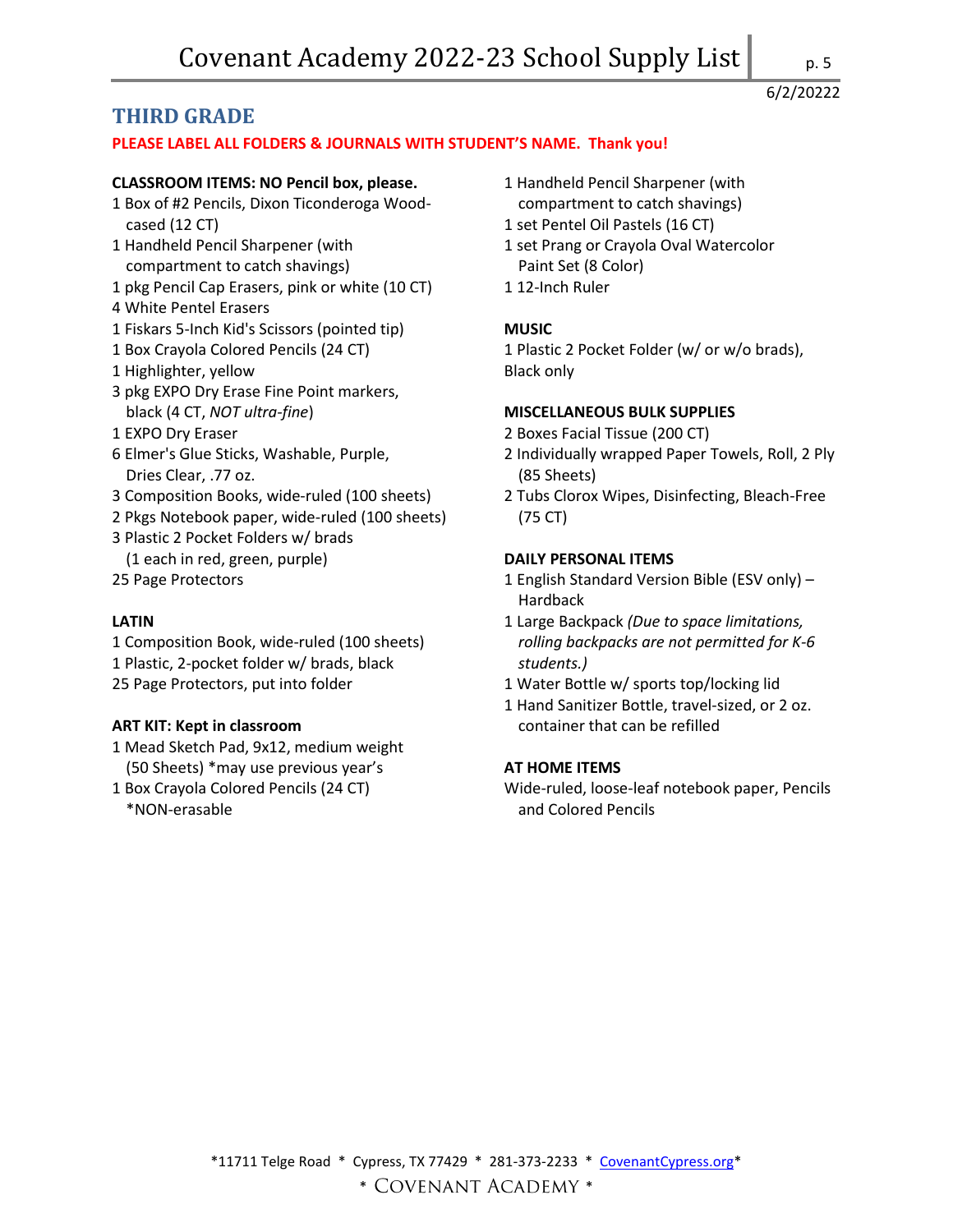# **FOURTH GRADE**

## **PLEASE LABEL ALL FOLDERS & JOURNALS WITH STUDENT'S NAME. Thank you!**

### **CLASSROOM ITEMS: NO Pencil box, please.**

- 1 Box of #2 Pencils, Dixon Ticonderoga Woodcased (12 CT)
- 1 Handheld Pencil Sharpener (with compartment to catch shavings)
- 2 White Pentel Erasers
- 1 Fiskars 5-Inch Kid's Scissors (pointed tip)
- 1 Box Crayola Colored Pencils (24 CT)
- 2 Highlighters, yellow
- 1 pkg EXPO Fine Point Dry Erase markers, black (4 CT, *NOT ultra-fine*)
- 2 Elmer's Glue Stick, Washable, Purple, Dries Clear, .77 oz.
- 4 Composition Books, wide-ruled (100 sheets)
- 2 Plastic 2 Pocket Folders w/ brads (1 each in red and blue)
- 1 pkg 10.5 x 8" graph paper (100 sheets)
- **GIRLS**: 1 pkg Construction Paper, 10 Assorted Colors, 9" x 12" (50 CT)
- **BOYS**: 1 pkg Manila Paper, 9" x 12" (50 CT)

#### **LATIN**

1 Composition Book, wide-ruled (100 sheets) 1 Plastic, 2-pocket folder w/ brads, black 25 Page Protectors, put into folder

## **ART SUPPLIES: Kept in classroom**

- 1 Mead Sketch Pad, 9x12, medium weight (50 Sheets) \*may use previous year's
- 1 Box Crayola Colored Pencils (24 CT) \*NON-erasable
- 1 Handheld Pencil Sharpener (with
	- compartment to catch shavings)
- 1 set Pentel Oil Pastels (16 CT)
- 1 set Prang or Crayola Oval Watercolor Paint Set (8 Color)
- 1 12-Inch Ruler

## **MUSIC**

1 Plastic 2 Pocket Folder (w/ or w/o brads), Black only

#### **MISCELLANEOUS BULK SUPPLIES**

- 2 Boxes Facial Tissue (200 CT)
- 2 Individually wrapped Paper Towels, Roll, 2 Ply (85 Sheets)
- 2 Tubs Clorox Wipes, Disinfecting, Bleach-Free (75 CT)

## **DAILY PERSONAL ITEMS**

- 1 English Standard Version Bible (ESV only) Hardback, not study Bible
- 1 Large Backpack *(Due to space limitations, rolling backpacks are not permitted for K-6 students.)*
- 1 Water Bottle w/ sports top/locking lid
- 1 Hand Sanitizer Bottle, travel-sized, or 2 oz. container that can be refilled

#### **AT HOME ITEMS**

Wide-ruled, loose-leaf notebook paper, Pencils and Colored Pencils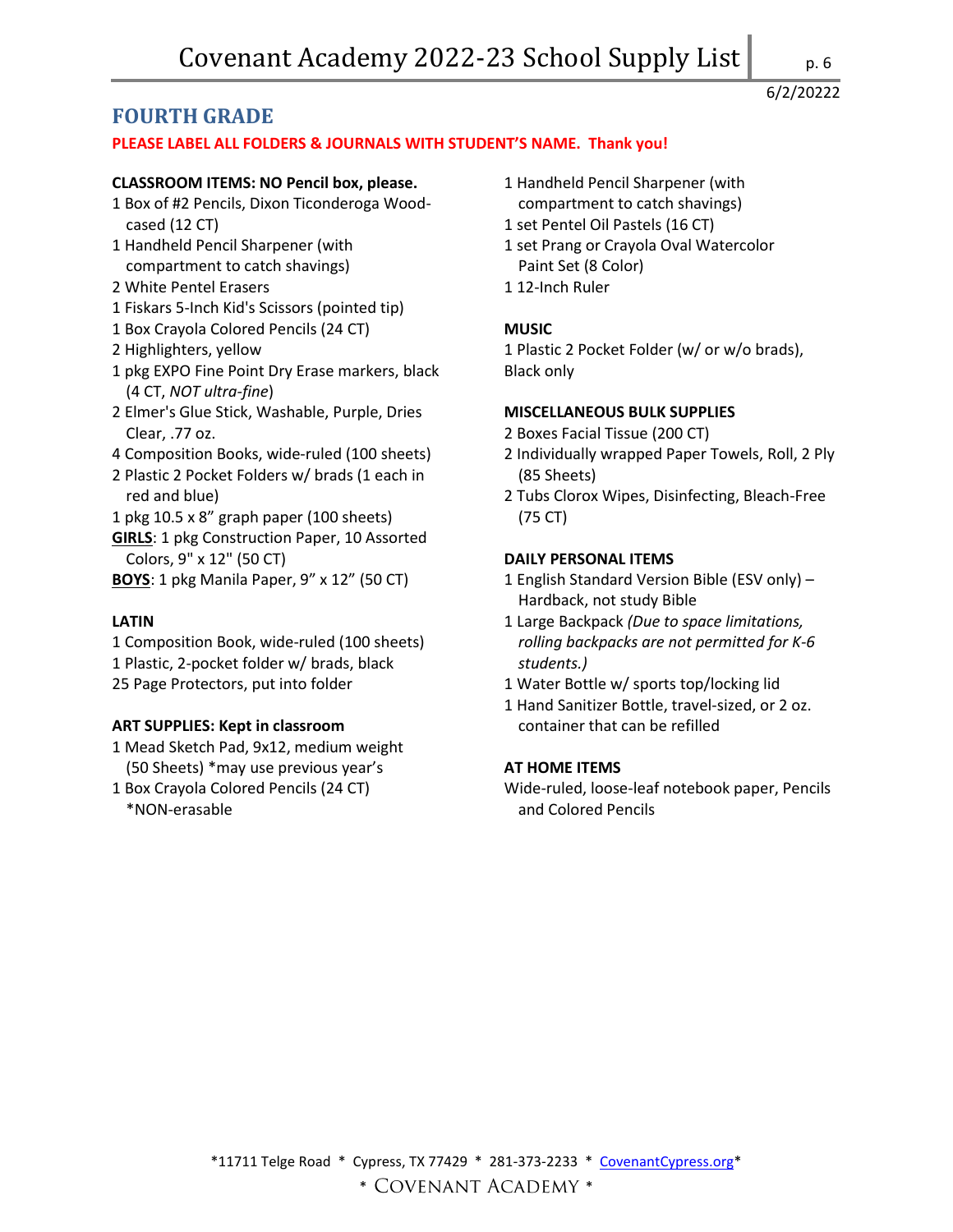# **FIFTH and/or SIXTH GRADE**

# **PLEASE LABEL ALL FOLDERS & JOURNALS WITH STUDENT'S NAME. Thank you!**

# **CLASSROOM ITEMS**

- 1 Pencil Bag
- 1 Boxes of #2 Pencils, Dixon Ticonderoga Woodcased (12 CT)
- 1 Handheld Pencil Sharpener (with compartment to catch shavings)
- 1 White Pentel Erasers
- 1 pkg Pencil Cap Erasers, pink or white (10 CT)
- 1 Box Crayola Colored Pencils (24 CT)
- 1 Highlighter, yellow
- 1 pair Fiskars 7" Scissors (pointed tip)
- 2 pkgs EXPO Dry Erase Fine Point markers, black (4 CT, *NOT ultra-fine*)
- 1 Elmer's Glue Stick, Washable, Purple, Dries Clear, .77 oz.
- 3 Composition Books, wide-ruled (100 sheets) *for History, Bible, and Grammar/Spelling*
- 3 Composition Books, college-ruled (100 sheets) *for Math and Science*
- 1 12-Pocket Poly Project Organizer, Letter Size (Sooez brand on Amazon, or Pen Gear brand at Wal-mart)
- **FIFTH ONLY**: 2 Plastic 2-Pocket Folders (1 each in red and blue)
- **SIXTH ONLY**: 1 pkg Wide-ruled, loose-leaf notebook paper (200 CT)

# **LATIN**

1 Composition Book, college-ruled (100 sheets)

- 1 Plastic, 2-pocket folder w/ brads, black
- 25 Page Protectors, put into folder

# **ART HISTORY DRAWING CLASS:** *(for 5th graders and \*NEW\* students only)*

1 Large Hardcover Sketchbook, 8.54x11.24, [LINKED HERE](https://smile.amazon.com/Large-Sketchbook-Watson-Guptill-Sketchbooks/dp/0823005194/ref=sr_1_1?dchild=1&qid=1624641168&refinements=p_27%3AWatson-Guptill&s=books&sr=1-1&text=Watson-Guptill)

# **ART SUPPLIES: Kept in classroom**

- 1 Mead Sketch Pad, 9x12, medium weight (50 Sheets) \*may use previous year's
- 1 Box Crayola Colored Pencils (24 CT) \*NON-erasable
- 1 Handheld Pencil Sharpener (with compartment to catch shavings)
- 1 set Pentel Oil Pastels (16 CT)
- 1 set Prang or Crayola Oval Watercolor Paint Set (8 Color)
- 1 12-Inch Ruler

# **MUSIC**

1 Plastic 2 Pocket Folder (w/ or w/o brads), Black only

## **MISCELLANEOUS BULK SUPPLIES**

- 2 Boxes Facial Tissue (200 CT)
- 2 Individually wrapped Paper Towels, Roll, 2 Ply (85 Sheets)
- 2 Tubs Clorox Wipes, Disinfecting, Bleach-Free (75 CT)

#### **DAILY PERSONAL ITEMS**

- 1 English Standard Version Bible (ESV only) Hardback
- 1 Large Backpack *(Due to space limitations, rolling backpacks are not permitted for K-6 students.)*
- 1 Water Bottle w/ sports top/locking lid
- 1 Hand Sanitizer Bottle, travel-sized, or 2 oz. container that can be refilled

## **AT HOME ITEMS**

Wide-ruled, loose-leaf notebook paper, Pencils, Colored Pencils, and 2 White Poster Boards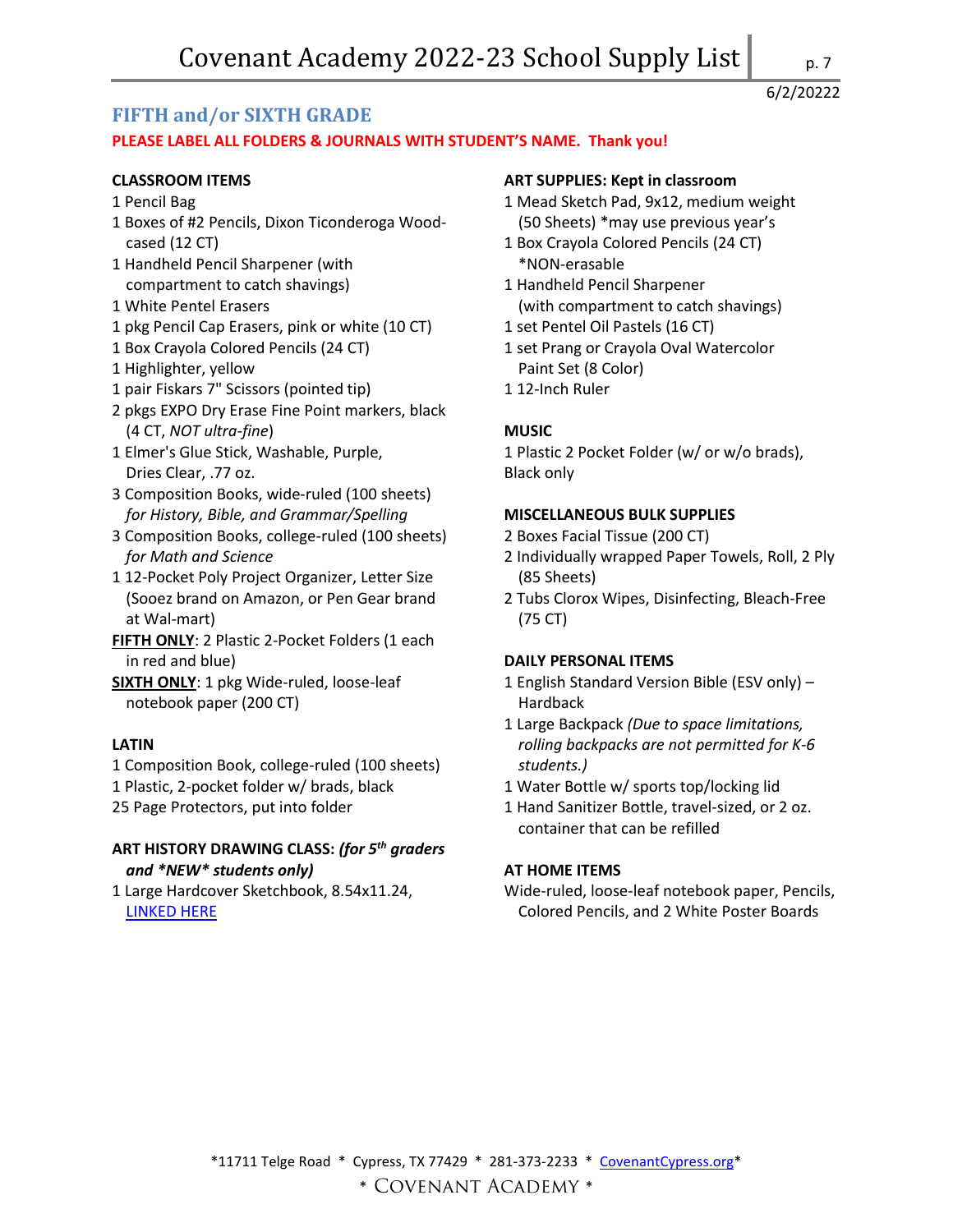# **LOGIC SCHOOL - 7TH, 8th and/or 9th GRADE**

# **PLEASE LABEL ALL BELONGINGS (except Misc. Bulk) WITH STUDENT'S NAME. Thank you!**

| <b>Subject</b>                         | <b>Items</b>                                                                                                   |
|----------------------------------------|----------------------------------------------------------------------------------------------------------------|
| <b>Daily Personal</b>                  | 1 English Standard Version Bible (ESV only) - Hardback                                                         |
| <b>Items</b>                           | Merriam-Webster's Pocket Dictionary<br>$\bullet$                                                               |
|                                        | Personal laptop, as needed per teacher notification<br>٠                                                       |
|                                        | 1 Hand Sanitizer Bottle, travel-sized, or 2 oz. container (refillable)<br>٠                                    |
| Classroom                              | 1 Pencil bag                                                                                                   |
| <b>Supplies:</b>                       | 1 Box of #2 Pencils (12 CT) and erasers<br>٠                                                                   |
| These are supplies                     | 1 Box Ballpoint Pens, black (12 CT)                                                                            |
| students are                           | 2 Ballpoint Pens, red                                                                                          |
| expected to have<br>in ALL classes and | 1 Box Crayola Colored Pencils (12 CT)<br>$\bullet$                                                             |
| may need to                            | 2 highlighters, any color                                                                                      |
| replenish during                       | 4 EXPO Fine Point Dry Erase markers, any color                                                                 |
| the year based on                      | 4 pkgs Wide-ruled, loose-leaf notebook paper (200 CT)<br>٠                                                     |
| individual use.                        | 4 pkgs Sticky note pads (3x3 or smaller)<br>٠                                                                  |
|                                        | 1 pair Fiskars 7" Scissors (pointed tip)<br>٠                                                                  |
| <b>Humanities</b>                      | 1-Inch, 3-Ring binder (~175 sheet capacity, Clear Cover optional)<br>$\bullet$                                 |
| (Bible,                                | Plastic Tab Dividers w/ pockets (5 CT)                                                                         |
| History/Logic,                         | 3 Composition Books or Spiral, wide-ruled (100 sheets)*<br>$\bullet$                                           |
| Latin, Literature)                     | *May use previous year's Bible comp book if available.                                                         |
|                                        | 4 sets 3 x 5 cards (100 CT)<br>٠                                                                               |
| Math                                   | 1 Composition Book, wide-ruled, 100 sheets (7 <sup>th</sup> only)<br>$\bullet$                                 |
|                                        | 1 3-Subject Spiral with pockets, wide- or college-ruled                                                        |
|                                        | 1 TI-30X II scientific calculator<br>$\bullet$                                                                 |
| <b>Science</b>                         | 1 Composition Book, wide ruled, 100 sheets ( $7th$ and $8th$ only)<br>$\bullet$                                |
|                                        | 1 Plastic, 2-pocket folder w/ brads                                                                            |
|                                        | 1 Elmer's Glue Stick, Washable, Purple, Dries Clear, .77 oz. (7 <sup>th</sup> & 8 <sup>th</sup> )<br>$\bullet$ |
|                                        | Large, oversized white button-down dress shirt or lab coat $(9th$ only)<br>٠                                   |
| 7 <sup>th</sup> Grade Art              | 1 Mead Sketch Pad, 9x12, medium weight (50 Sheets)*<br>$\bullet$                                               |
| (2 <sup>nd</sup> Semester)             | *May use previous year's if available.                                                                         |
|                                        | 1 Handheld Pencil Sharpener (with compartment to catch shavings)<br>٠                                          |
|                                        | 1 Pink or White Eraser                                                                                         |
|                                        | 1 Box Prismacolor Colored Pencils (24 CT)<br>$\bullet$                                                         |
|                                        | 1 set Pentel Oil Pastels (16 CT)                                                                               |
|                                        | 1 set PRANG OVAL Watercolor Paint Set (8 Color)                                                                |
|                                        | 112-Inch Ruler<br>٠                                                                                            |
| 8 <sup>th</sup> Grade                  | 11-Inch, 3-Ring binder (~250 sheet capacity, Clear Cover)                                                      |
| <b>Practical Art</b>                   | 1 pkg Plastic Tab Dividers (10 CT)                                                                             |
| (1 <sup>st</sup> Semester)             | 18-in-1 Screwdriver Set, from Dollar Store                                                                     |
|                                        | 1 Small Hammer                                                                                                 |
|                                        | 1 pr Safety Goggles                                                                                            |
|                                        | 1/4 yd. cotton print fabric of choice with matching thread                                                     |
|                                        | 1 Singer Sewing Kit (130 pieces), from Amazon                                                                  |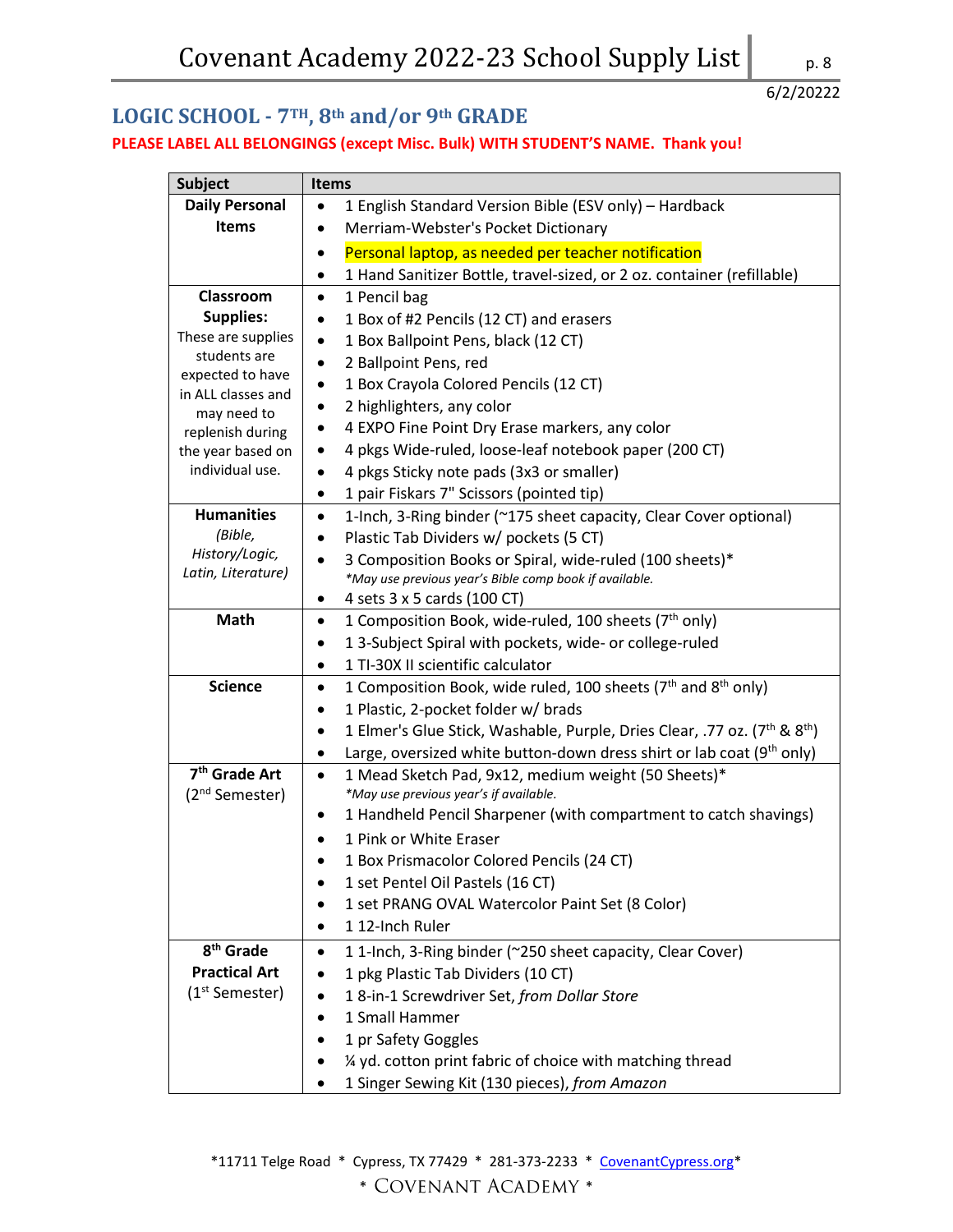# **LOGIC SCHOOL - 7TH, 8th and/or 9th GRADE, continued PLEASE LABEL ALL BELONGINGS (except Misc. Bulk) WITH STUDENT'S NAME. Thank you!**

| 8 <sup>th</sup> Grade        | 1 Plastic, 2-pocket folder w/ brads<br>$\bullet$                                  |
|------------------------------|-----------------------------------------------------------------------------------|
| Photojournalism              | Access to some form of digital camera, strongly encouraged<br>$\bullet$           |
| (2 <sup>nd</sup> Semester)   |                                                                                   |
| 9 <sup>th</sup> Grade        | 1 Small, Bound Drawing Notebook, roughly 5.5 x 8.25", lay flat<br>$\bullet$       |
| <b>Historical Art</b>        | binding (no lines or spiral or tear-away pad) <b>LINKED EXAMPLE</b>               |
| 9 <sup>th</sup> Gr. Elective | See separate email from course specific teacher                                   |
| <b>Misc. Bulk Items</b>      | 1 Box Facial Tissue (200 CT)<br>$\bullet$                                         |
|                              | 3 pkg EXPO Dry Erase markers, Chisel Tip, red, black, or blue (4 CT)<br>$\bullet$ |
|                              | 1 Boxes Ziploc storage bags, gallon size (30 CT)<br>$\bullet$                     |